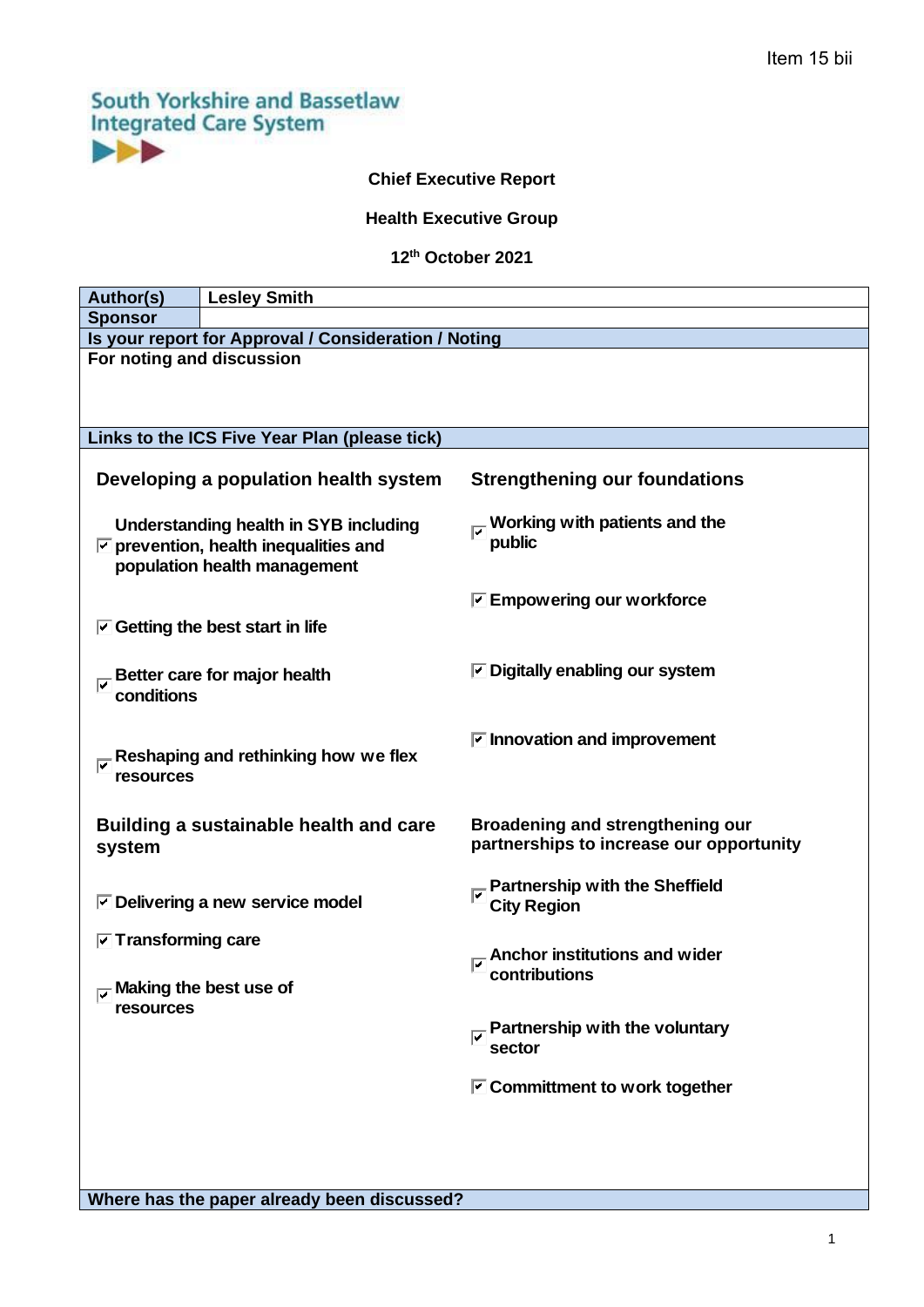| Sub groups reporting to the HEG:                                                                                                                                                                                                               | System governance groups:     |  |
|------------------------------------------------------------------------------------------------------------------------------------------------------------------------------------------------------------------------------------------------|-------------------------------|--|
| □ Quality Group                                                                                                                                                                                                                                | □ Joint Committee CCGs        |  |
| □ Strategic Workforce Group                                                                                                                                                                                                                    | □ Acute Federation            |  |
| <b>Performance Group</b>                                                                                                                                                                                                                       | <b>Mental Health Alliance</b> |  |
|                                                                                                                                                                                                                                                | <b>Place Partnership</b>      |  |
| $\Box$ Finance and Activity Group                                                                                                                                                                                                              |                               |  |
| □ Transformation and Delivery Group                                                                                                                                                                                                            |                               |  |
| Are there any resource implications (including Financial, Staffing etc)?                                                                                                                                                                       |                               |  |
| N/A                                                                                                                                                                                                                                            |                               |  |
| <b>Summary of key issues</b>                                                                                                                                                                                                                   |                               |  |
| This monthly paper from the System Lead of the South Yorkshire and Bassetlaw Integrated Care<br>System provides a summary update on the work of the South Yorkshire and Bassetlaw health and<br>care partners for the month of September 2021. |                               |  |
| <b>Recommendations</b>                                                                                                                                                                                                                         |                               |  |
|                                                                                                                                                                                                                                                |                               |  |

The SYB ICS Health Executive Group (HEG) partners are asked to note the update and Chief Executives and Accountable Officers are asked to share the paper with their individual Boards, Governing Bodies and Committees.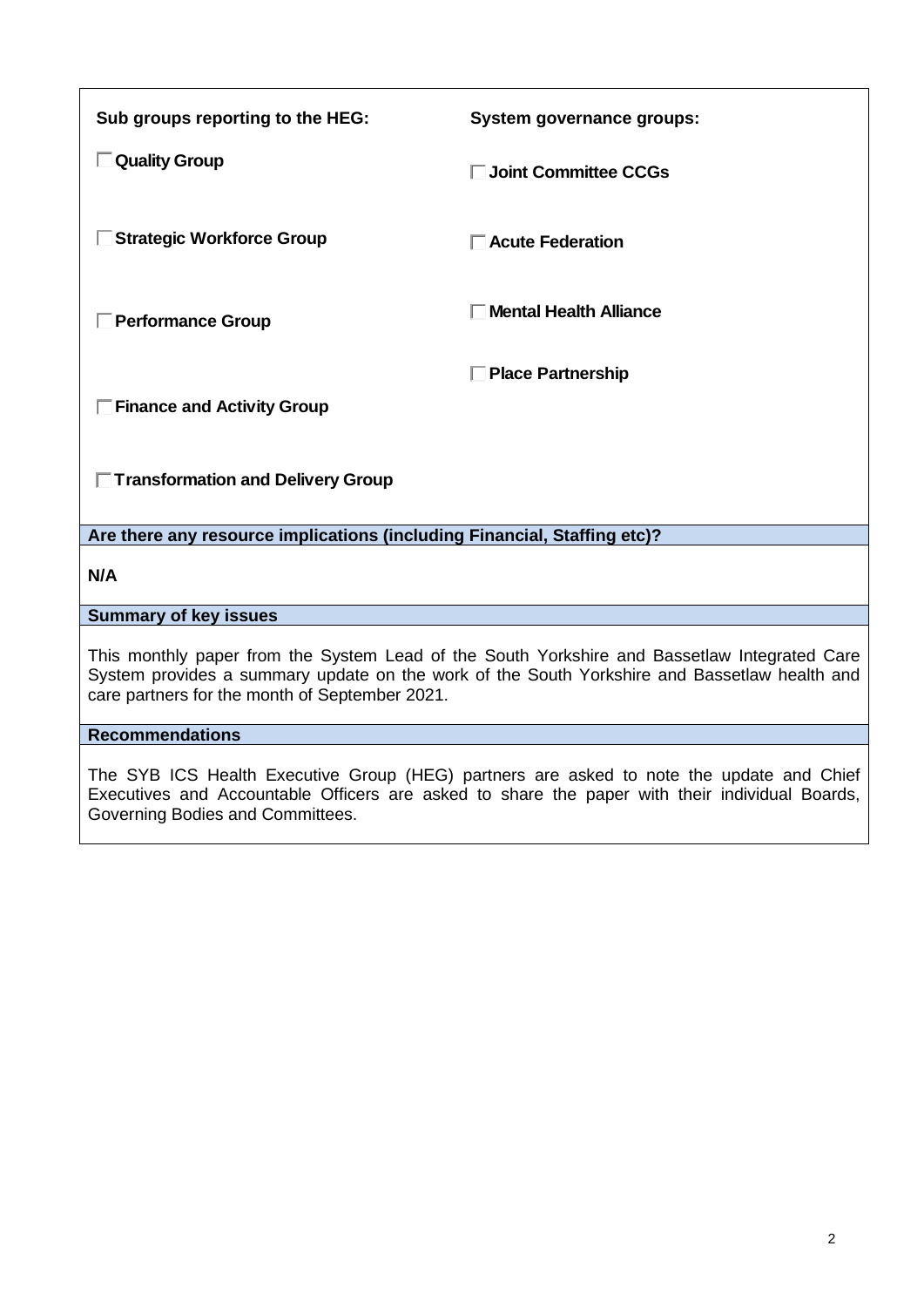#### **Chief Executive Report**

#### **SOUTH YORKSHIRE AND BASSETLAW INTEGRATED CARE SYSTEM**

#### **Health Executive Group**

#### **12 th October 2021**

#### **1. Purpose**

This paper from the South Yorkshire and Bassetlaw (SYB) Integrated Care System (ICS) System Lead provides an update on the work of the South Yorkshire and Bassetlaw health and care partners for the month of September 2021.

#### **2. Summary update for activity during August**

#### **2.1 Coronavirus (COVID-19): The South Yorkshire and Bassetlaw position**

Covid case rates continue to remain high across SYB at between 400–600 (per 100,000 which is due to a range of factors, including the return of in-person teaching, regular and enhanced COVID-19 (Covid) testing and pre-pandemic levels of social mobility.

Regionally, SYB is now on a par with neighbouring West Yorkshire, but we are still seeing a comparatively higher number of cases than our counterparts in North Yorkshire/York and the North East.

The case rates among 12-15 year-olds remain the highest, followed by the under-12s and 16-17 year-olds. A consequence of the increased Covid rates within children and young people in SYB is starting to have a small effect on older populations, with some increases among 30-39 and 40-49 year-olds (parents/guardians/carers).

Our most vulnerable populations, particularly the over-70s, are also starting to show signs of very low-level increases in Covid-positive cases.

Work is now underway to offer Covid vaccine boosters across our communities in line with national guidance. There has also been encouraging results from new research which suggests that Covid jabs provide many months of high immunisation from Covid, as released by The Lancet showing '90% effective against hospitalisation for at least six months' (based on the Pfizer/BioNTech vaccine).

#### **2.2 Regional update**

#### **2.2.1 Leaders meeting**

The North East and Yorkshire (NEY) Regional ICS Leaders meet weekly with the NHS England and Improvement Regional Director. During September, discussions focused on the ongoing Covid response and vaccination programme, urgent and emergency care and winter resilience, planning and recovery and ICS development.

#### **2.3 National update**

#### **2.3.1 [COVID-19 \(Covid\) autumn and winter strategy](https://www.gov.uk/government/publications/covid-19-response-autumn-and-winter-plan-2021/covid-19-response-autumn-and-winter-plan-2021)**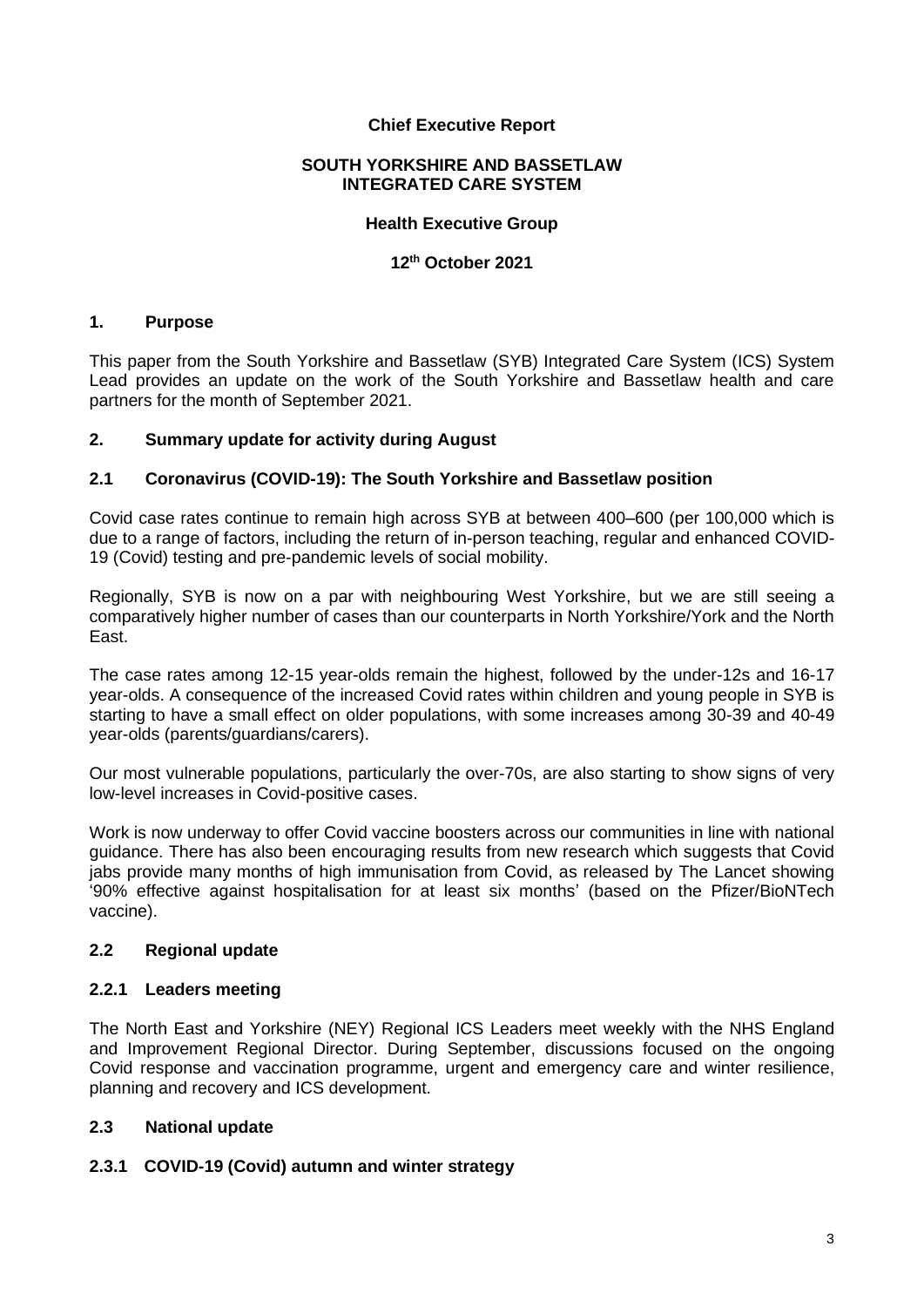Over autumn and winter, the Government has set out its aims to sustain the progress made and prepare the country for future challenges, while ensuring the NHS does not come under unsustainable pressure.

The Government plans to achieve this by:

- Building our defences through pharmaceutical interventions: vaccines, antivirals and disease modifying therapeutics.
- Identifying and isolating positive cases to limit transmission: Test, Trace and Isolate.
- Supporting the NHS and social care: managing pressures and recovering services.
- Advising people on how to protect themselves and others: clear guidance and communications.
- Pursuing an international approach: helping to vaccinate the world and managing risks at the border.

There are a number of variables including: levels of vaccination; the extent to which immunity wanes over time; how quickly, and how widely social contact returns to pre-pandemic levels as schools return and offices reopen; and whether a new variant emerges which fundamentally changes the Government's assessment of the risks.

# **2.3.2 2021/22 priorities and operational planning guidance: October 2021 to March 2022**

In March NHS England and Improvement published the 2021/22 priorities and operational guidance setting out the priorities for the year. Since then the NHS has risen to the challenge of restoring and transforming services while continuing to meet the needs of patients with COVID-19 and dealing with increases in urgent and emergency care (UEC), primary and community care and mental health demand.

The updated guidance, published on 30<sup>th</sup> September, reiterates the six areas set out in March, which remain the priorities:

- 1. Supporting the health and wellbeing of staff and taking action on recruitment and retention.
- 2. Delivering the NHS COVID vaccination programme and continuing to meet the needs of patients with COVID-19.
- 3. Building on what we have learned during the pandemic to transform the delivery of services, accelerate the restoration of elective and cancer care and manage the increasing demand on mental health services.
- 4. Expanding primary care capacity to improve access, local health outcomes and address health inequalities
- 5. Transforming community and urgent and emergency care to prevent inappropriate attendance at emergency departments (EDs), improve timely admission to hospital for ED patients and reduce length of stay.
- 6. Working collaboratively across systems to deliver on these priorities.

Efforts will also continue to focus on the five priority areas for tackling health inequalities and redoubling efforts to see sustained progress across the areas detailed in the NHS Long Term Plan, including early cancer diagnosis, hypertension detection, respiratory disease, annual health checks for people with severe mental illness, continuity of maternity carer, and improvements in the care of children and young people. To support this, NHSE/I will be improving the quality and presentation of health inequalities data and will shortly set out further details of the approach. There is also an ask for all NHS Board performance reports to include reporting by deprivation and ethnicity.

The government has agreed an overall financial settlement for the NHS for the second half of the year which provides an additional £5.4bn above the original mandate. This includes, £1.5bn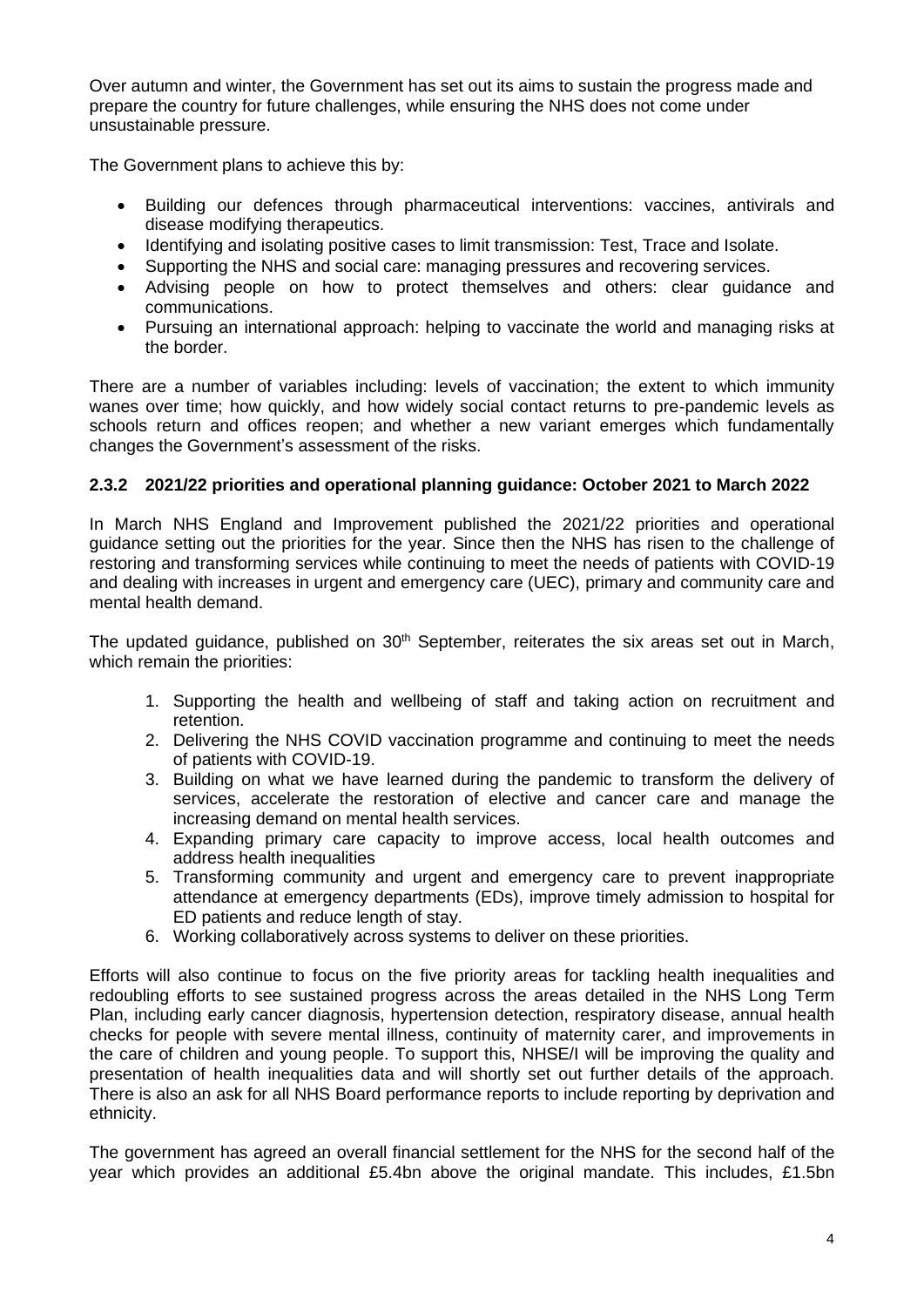funding (£1bn revenue and £500m capital) to support the continued recovery of elective activity and of cancer services. This reflects the challenges over the next six months: managing Covid, the growing backlog of care, and the significant UEC pressures areas are experiencing ahead of the usual seasonal peaks over winter.

# **2.4 Integrated Care System update**

### **2.4.1 System Development**

NHS England NHS Improvement (NHS E/I) has published four new framework documents as part of ongoing integrated care development guidance:

- [Thriving places: the development of place-based partnerships as part of statutory](https://www.england.nhs.uk/wp-content/uploads/2021/06/B0660-ics-implementation-guidance-on-thriving-places.pdf)  [integrated care systems](https://www.england.nhs.uk/wp-content/uploads/2021/06/B0660-ics-implementation-guidance-on-thriving-places.pdf)
- [Working with people and communities](https://www.england.nhs.uk/wp-content/uploads/2021/06/B0661-ics-working-with-people-and-communities.pdf)
- [Effective clinical and care professional leadership](https://www.england.nhs.uk/wp-content/uploads/2021/06/B0664-ics-clinical-and-care-professional-leadership.pdf)
- [Partnerships with the voluntary, community and social enterprise sector](https://www.england.nhs.uk/wp-content/uploads/2021/06/B0905-vcse-and-ics-partnerships.pdf)

These plans build on the foundations already set out in previous guidance, notably the ICS Design Framework and the three [publications](https://www.england.nhs.uk/publication/integrated-care-systems-guidance/) relating to integrated care guidance (HR framework, provider collaboratives and ICS people function) already published.

The guidance documents provide further clarity on effective leadership, clinical accountability and public engagement at a time when we are likely to see further developments gather pace until April 2022 when [ICS' become NHS statutory bodies.](https://www.england.nhs.uk/wp-content/uploads/2021/01/integrating-care-next-steps-to-building-strong-and-effective-integrated-care-systems.pdf)

#### **2.5 Funding announced for Community Diagnostic Centres for South Yorkshire and Bassetlaw**

£3million of capital funding has been confirmed to develop two new Community Diagnostic Centres in South Yorkshire and Bassetlaw.

Two initial sites have been identified for the first year of funding, The Glass Works in Barnsley and Montagu Hospital in Mexborough, with bidding plans underway for future funding to develop further centres across South Yorkshire.

The Glassworks site is set to include Ultrasound, X-ray, Breast Screening (Mammography), Phlebotomy, echocardiography and DEXA scanning, while the Montagu Hospital site will include CT and MRI services to complement the diagnostics already delivered at the site along with phlebotomy, point of care testing and physiological measurement.

The funding has been secured as part of a national programme to help the NHS further accelerate diagnostic activity and recover services from the impact of the COVID-19 pandemic as quickly as possible. It is a share of a £350m national pot to create 40 new Community Diagnostic Centres announced by the Government and NHS. The new one-stop-shops for checks, scans and tests will provide a combined 2.8 million scans in their first full year of operation.

#### **2.6 Support for mental and physical health through Green Social Prescribing**

Voluntary and community organisations in SYB have the opportunity to bid for £400,000 of grants funding from national and local funding to demonstrate how they can support the Green Social Prescribing programme through existing activities to:

- Provide green or blue activities, eg linked to canals and waterways, fishing groups or local reservoir walks
- Support people with mental ill health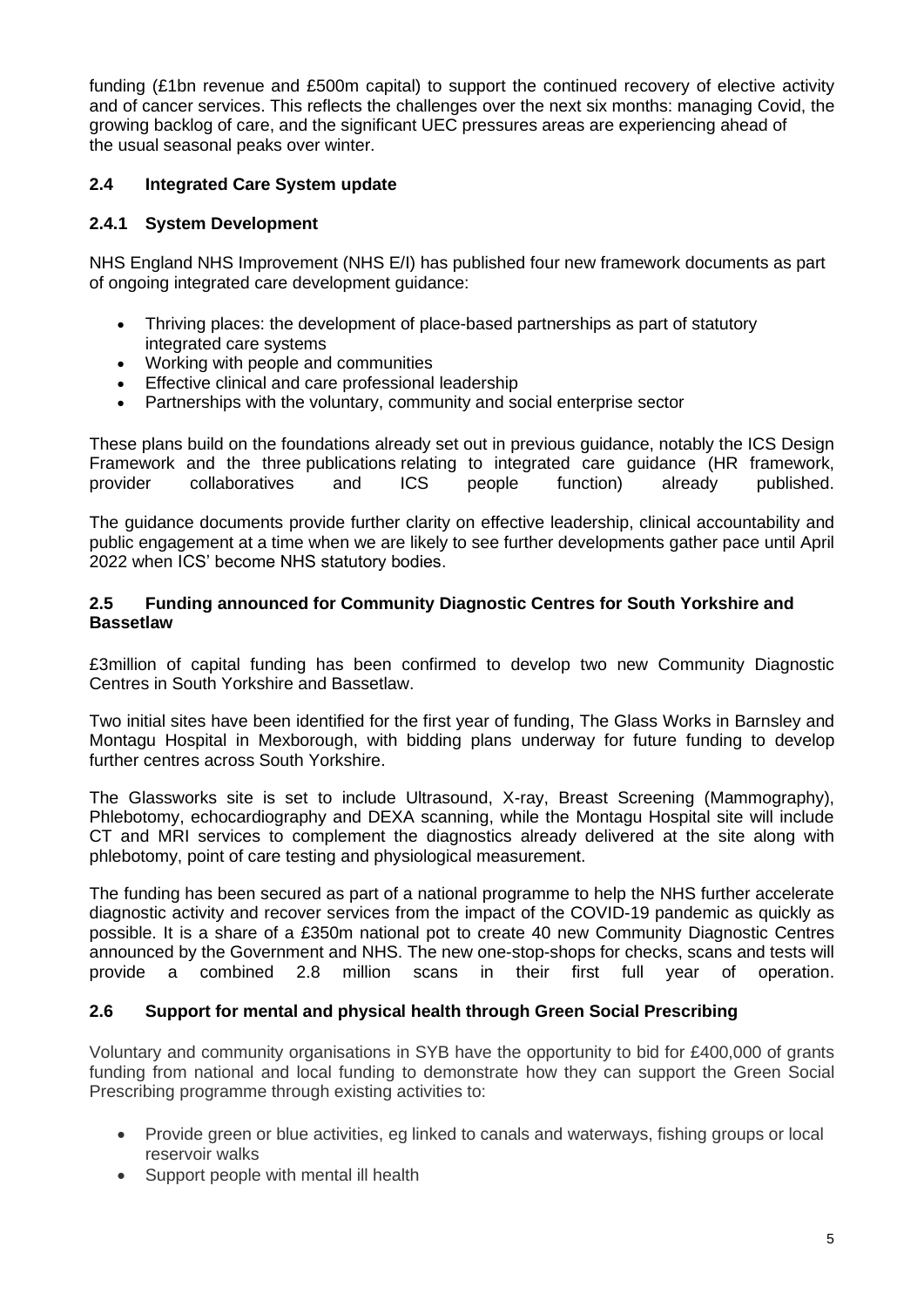• Improve access to green social prescribing for those most impacted by Covid-19: Black and Ethnic Minority Communities, young people, people who are "Clinically Extremely Vulnerable" (people who were asked to shield during the pandemic) and people living in areas of deprivation

The South Yorkshire Community Foundation is supporting the grants process on behalf of the South Yorkshire and Bassetlaw Integrated Care System

# **2.7 QUIT update**

SYB's QUIT programme, funded by Yorkshire Cancer Research, has successfully recruited more than 200 'QUIT Champions' to help reduce smoking-related illnesses across the region.

Tobacco Treatment Advisers (TTAs) will provide the majority of specialist support and are being supported by the new QUIT Champions who help provide first-hand experience of having quit successfully - and how they did it.

QUIT is one of the first such stop-smoking programmes to launch across the UK, at scale, and has the potential to save up to 2,000 lives and 4,000 hospital readmissions every year. At its heart, QUIT recognises that smoking is an addiction – not a lifestyle choice - and should be treated like any other illness or chronic relapsing condition as part of routine hospital care.

**2.8 NHS Communicate Awards 2021 Nominations for SYB**

SYB was recognised in a number of categories in this year's [NHS Communicate Awards 2021.](https://nhsproviders.org/nhscommunicateawards)

South Yorkshire and Bassetlaw Integrated Care System was shortlisted in the 'Use of insight and data for innovation in communications award' thanks to the community-based approach that was used in the development of the revamped [ICS website.](https://sybics.co.uk/workforce-wellbeing) [South West Yorkshire Partnership NHS](https://www.southwestyorkshire.nhs.uk/)  [Foundation Trust](https://www.southwestyorkshire.nhs.uk/) (SWYPFT) was also nominated in the same category in appreciation of an internal communications campaign to increase staff vaccinations - with a high proportion now fully vaccinated.

Rotherham Doncaster and South Humber NHS Foundation Trust (RDaSH) was also nominated for two award categories; Working in Partnership and also the Best Behaviour Change or Public Health Campaign Award categories in recognition of their ['Rethink your Drink'](https://www.rdash.nhs.uk/services/our-services/drug-and-alcohol-services-for-adults/rethink-your-drink-doncaster/) campaign, which in its second year, overcame the barriers faced by alcohol-services during the pandemic across Doncaster.

While not winners, both the ICS and RDaSH were highly commended for their work.

#### **2.9 Partner appointments**

Sheffield Health and Social Care NHS Foundation Trust (SHSC) has appointed [Sharon Mays](https://www.shsc.nhs.uk/news/sharon-mays-appointed-our-new-chair) as the new Chair of their board. Sharon succeeds Mike Potts, who completed his fixed-term appointment as Interim Chair at the end of September, and will join SHSC in October.

SHSC have also recently seen their Care Quality Commission (CQC) inspection (August 2021) improve to ['requires improvement'](https://www.shsc.nhs.uk/about-us/care-quality-commission-inspection), improving from its previous 'inadequate' rating (July 2021).

I would like to welcome Sharon and extend thanks to Mike for all he has done while at SHSC and also congratulate CEO Jan Ditheridge, the Board of Directors, the Council of Governors and all the teams involved in driving forward these service improvements.